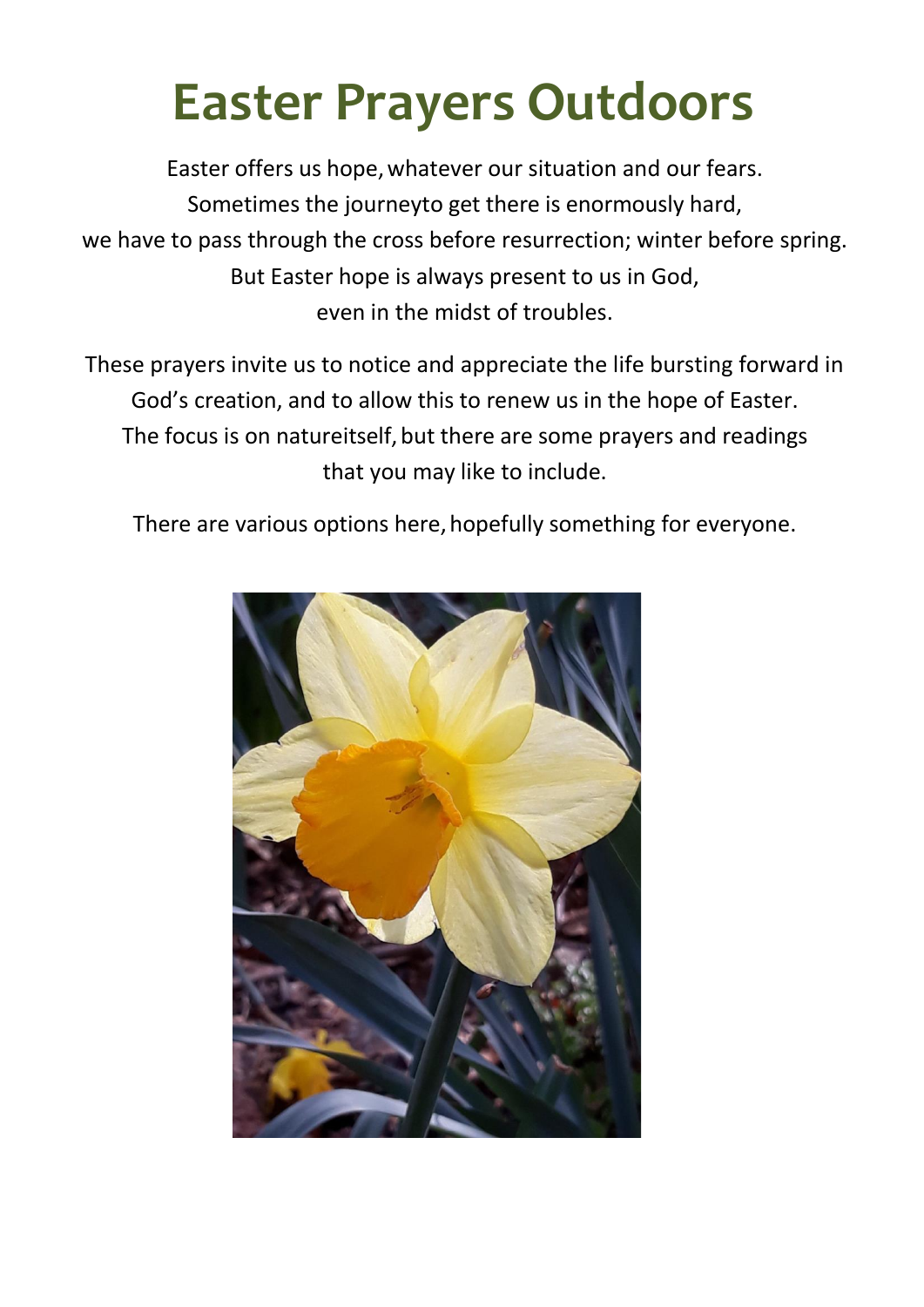# **Exploring the bible in nature**

- Find a spot where you are comfortable to sit or stand.
- Take a moment to invite God to be with you.
- Read a short reading, a couple of times through.
- Invite God to speak
- Notice what grabs your attention.
- Put the words away and go for a short stroll or focus on something in creation that you can see or hear.
- Allow what you can see or hear in the natural world to bring extra depth to your reflections.
- Take your reflections into prayer.
- Give thanks to God.



### **Easter Week**

**Short reading:** When she had said this, she turned round and saw Jesus standing there, but she did not know that it was Jesus.  $15$  Jesus said to her, 'Woman, why are you weeping? For whom are you looking?' Supposing him to be the gardener, she said to him, 'Sir, if you have carried him away, tell me where you have laid him, and I will take him away.' <sup>16</sup>Jesus said to her, 'Mary!' She turned and said to him in Hebrew, 'Rabbouni!' (which means Teacher). (John 20.14-16)

**Longer reading:**John 20.11-18

### **Later into April**

**Short reading:** While they were talking about this, Jesus himself stood among them and said to them, 'Peace be with you.' (Luke 24.36)

**Longer reading:** Luke 24.36-43

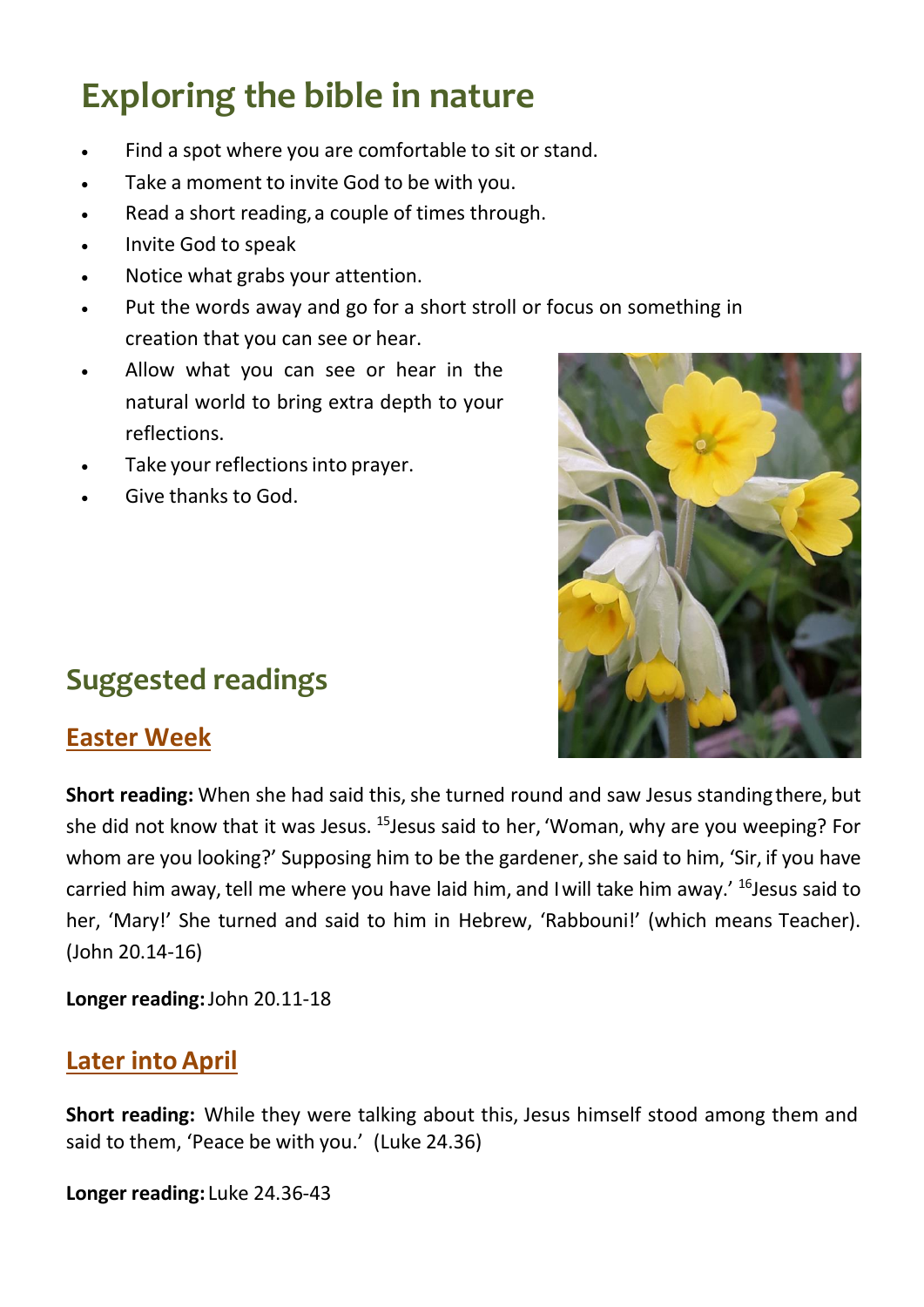### **Easter outdoors for families with younger children**

The story of Easter tells us that God makes good new things happen, even whenthat seems impossible.

If you have a children's bible, you may like to read the Easter story, or you may like to see what you can remember together.

Because nature is made by God, it reminds us what God is like. After the winter when it seems like everything has died, comes spring. New life is all around us.

#### **How much new life can you find where you are?**

On the back of this sheet aresome photos of things I found.

**What can you find?**

### **Thankyou Prayer**

Thank you God, For new life in the springtime, for flowers and birds, for bright green new leaves. Thank you God, for new life at Easter, For Jesus who is with us, right now and every day. Amen.



*For Further resources see Rachel Summers: WildWorship*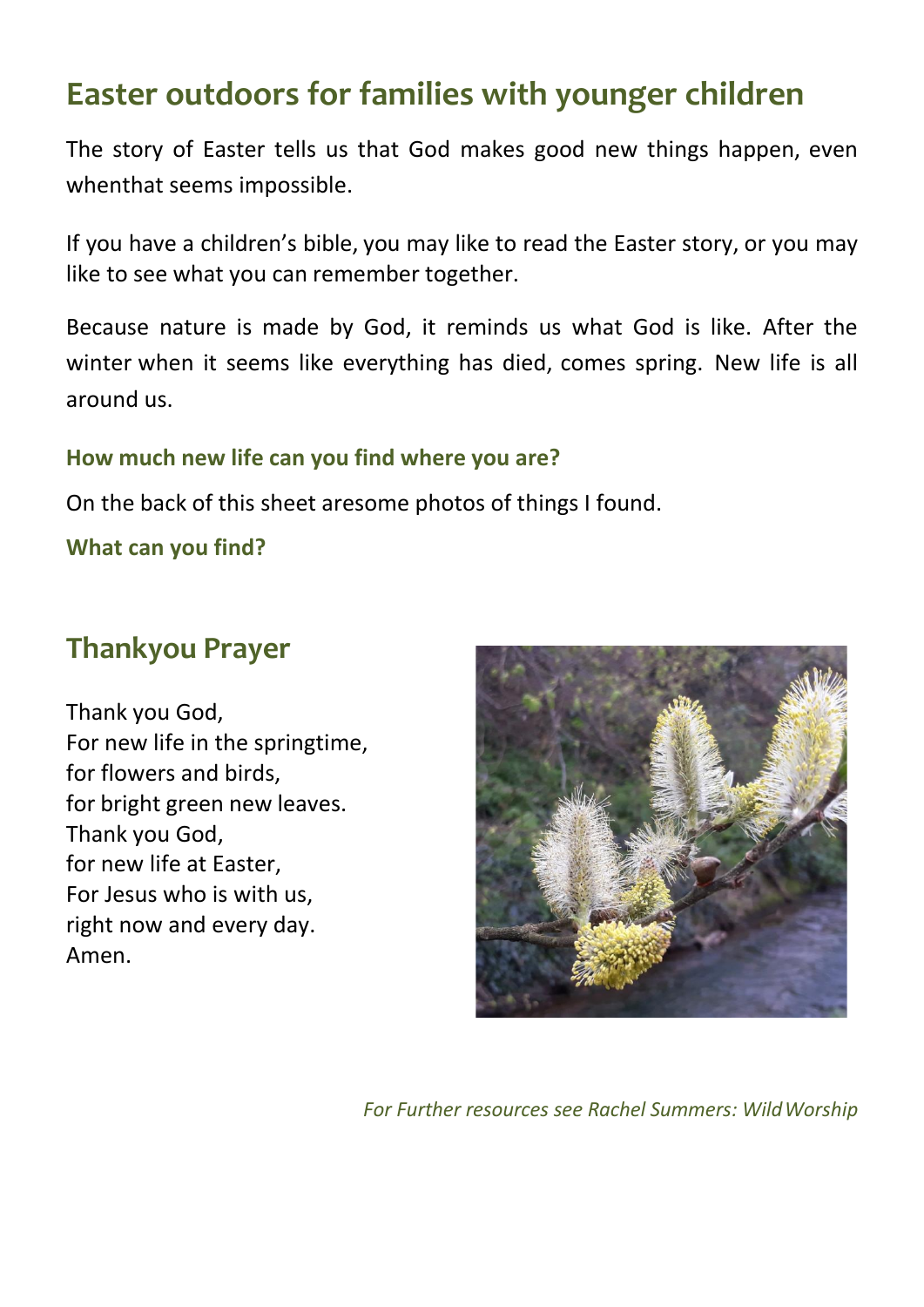#### Can you find any flowers?



You may like to make a daisy chain from these.



Can you find any leaves beginning to find their way out from their buds?



The flowers in the photo below were on a tree look high as well as low!



Can you see or hear any birds? *(this isn't a photo as they wouldn't stay still long enough for me!)*

The buds in the picture below will be apple blossom soon.



Can you find any new spring leaves





**What else did you find?**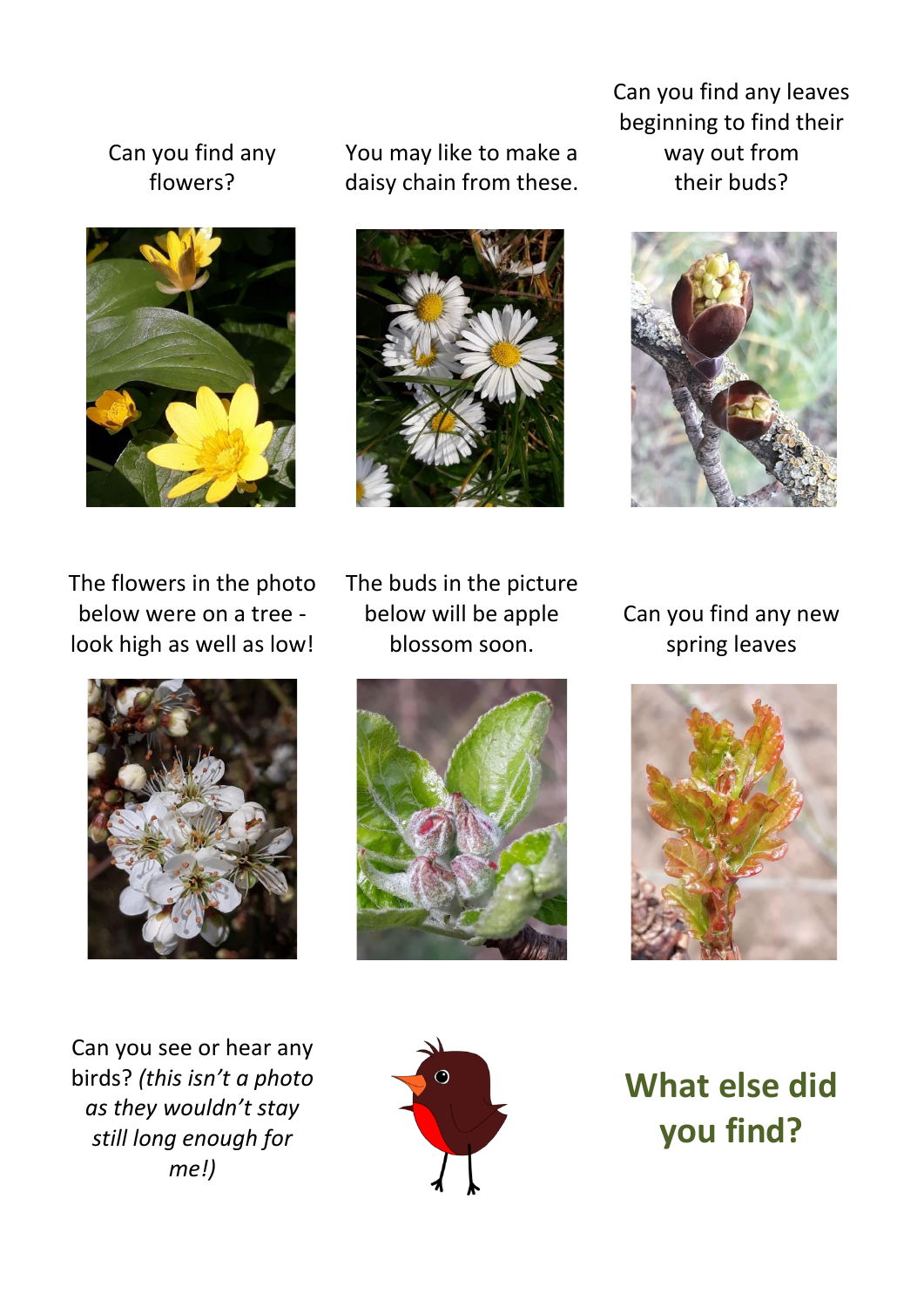# **Finding God's peace, through connecting with nature**

- Take a moment to invite God to be with you.
- Be present to your anxieties.
- Take a few deep breaths.
- Go for a short stroll around a garden or local green space.
- Stop to look carefully at something that draws your attention.
- Explore it for a while, notice details, allow God to speak.
- When you are ready, continue and repeat, stopping about 5 times.
- End with a prayer, in silence, your own words or one or both of the prayers below.

### **Refuge in God**

O my rock, In you I take refuge. The storms of life rage outside But in you I find shelter. Holy One, you surround me, The cave of your love welcomes me, it draws me within to find the rest that I need. In your safe-holding let me find peace. In your strong embrace let me find renewal. Amen.



*Source: Annie Heppenstall, The Book of Uncommon Prayer*

## **Praising**

Praise to you O Holy Gardener for what was sowed in tears is now reaped in joy. By forsythia and primrose you break out in newness. By swallow and swift, your happy return. Praise to you. Amen.



*Source: Tess Ward, The Celtic wheel of the year.*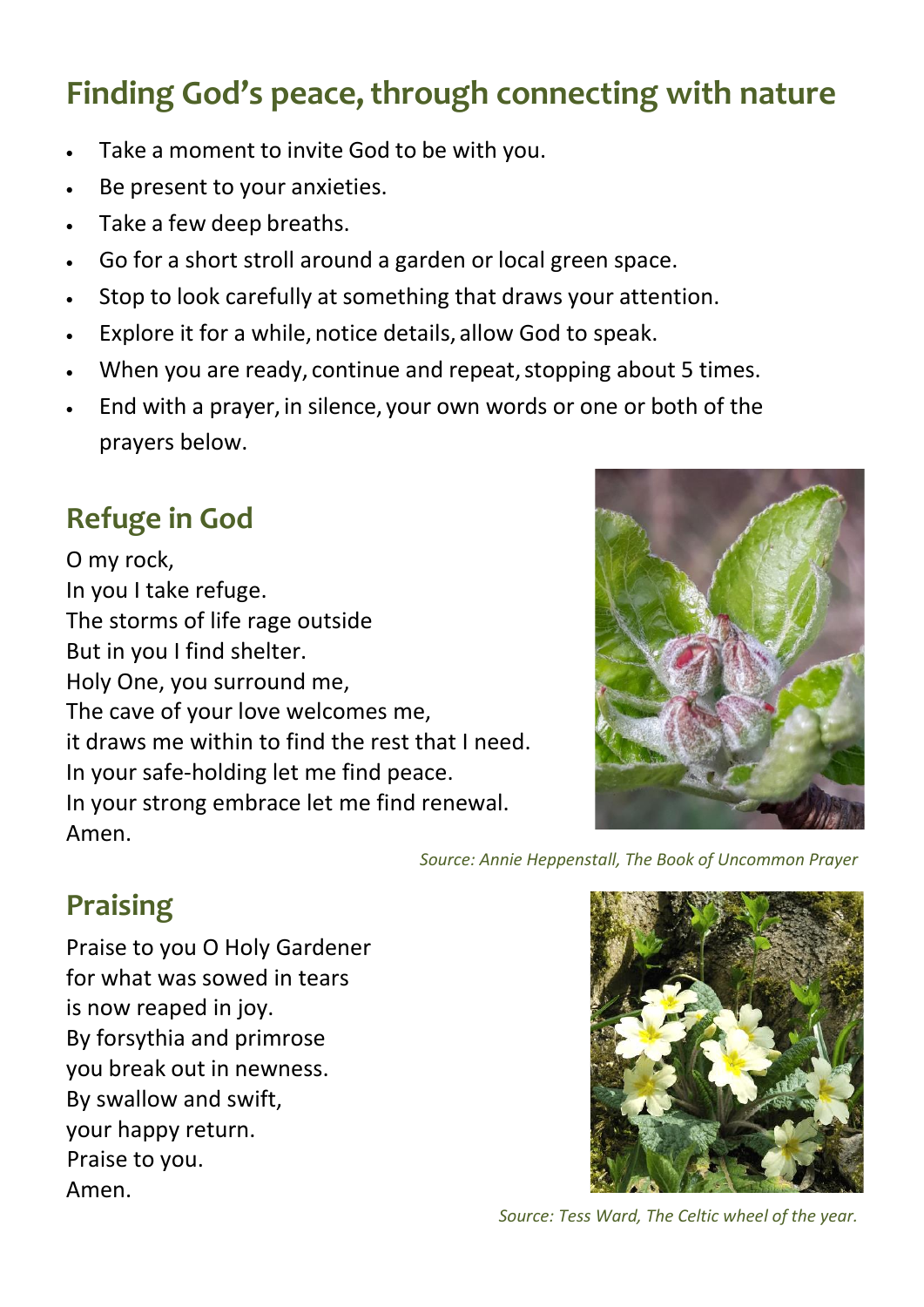# **Praying outdoors**

Find a quiet spot. Take a moment to invite God to be with you, to become aware of God's presence.

Be still and close your eyes, listening hard.

How many different kinds of bird can you hear?

Open your eyes, can you see any of the birds?

Take a gentle stroll and see how many different kinds of birds you can see. Appreciate the colours, the song, the movement.

Have a close look at something growing.

- Is it hairy, smooth, bumpy, or something else?
- Are the colours on top the same as underneath?
- Can you smell anything?
- What else have you noticed?
- Give thanks to God, in silence, in your own words or in words of blessing below:



### **Blessing**

May God of the Easter garden bless in every season of the heart. May God of the mountainside bless in time set apart. May God of the beach bless whether tides ebb or flow. May God of the upper room bless my doubt that I may know afresh the deep love of God that is stronger than death. Amen.

*Source: TessWard, The Celtic wheel of the year.*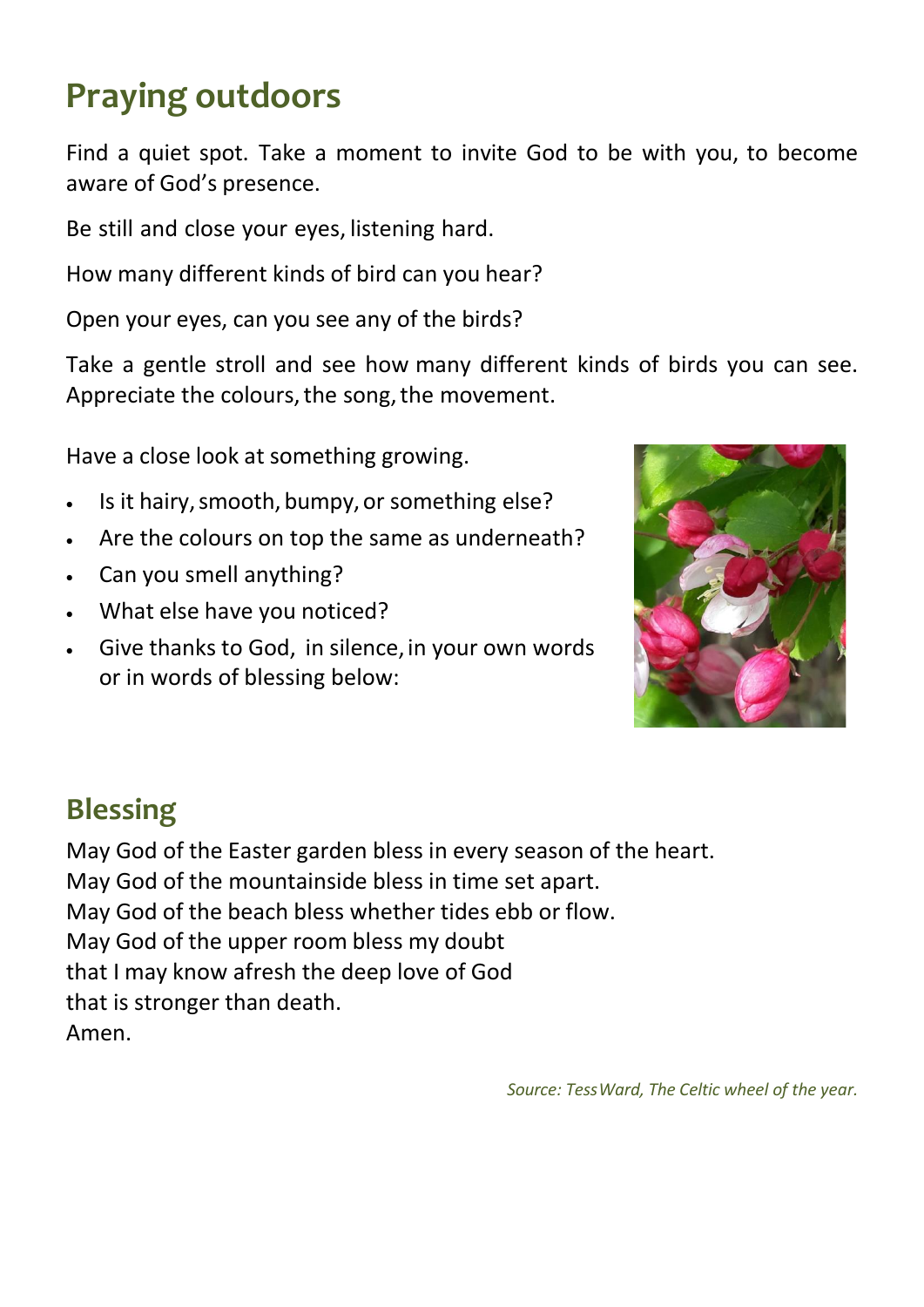# **Easter prayers and readings**

#### Alleluia,Christ is Risen! **He is risen indeed, Alleluia!**

*CommonWorship CHP*

Very truly, I tell you, unless a grain of wheat falls into the earth and dies, it remains just a single grain; but if it dies, it bears much fruit. *John 21.24*

#### **The Easter story**

- $\downarrow$  John 20.1-18;
- **Luke 24.1-12;**
- $\blacksquare$  Matthew 28.1-10;
- $\overline{\phantom{1}}$  Mark 16.1-8

In the greening of the leaves, Your life speaks. As the blossom unfolds, Your love flows out.

Soften our brittle walls Of fear and exclusion. Quiet the inner voices Of blame and hurt.

May we learn a new song: A song of creation, Led by the earth; A song of solidarity, Led by the poor.



*Source:Steven Shakespeare, The Earth cries Glory*